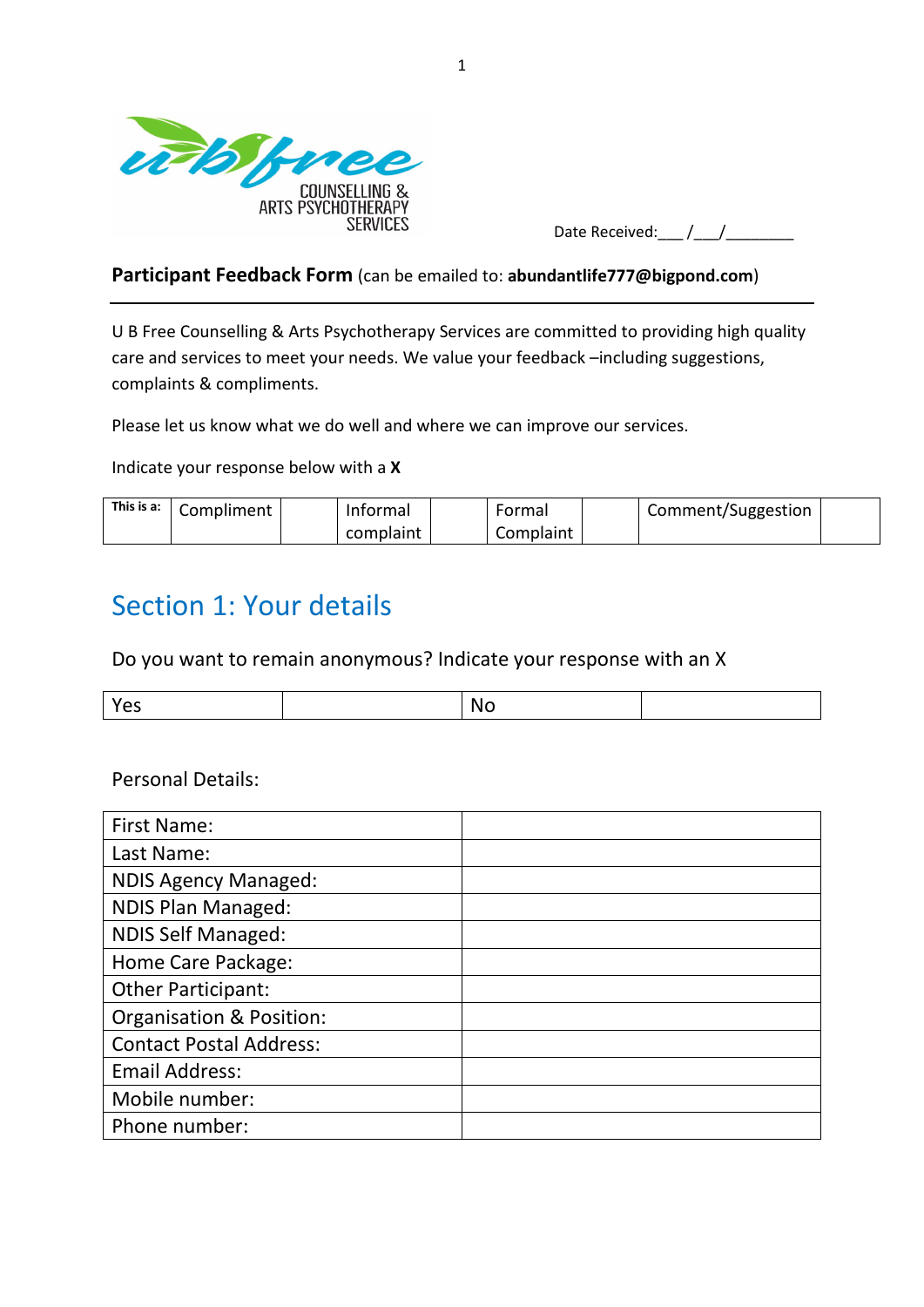### Do you require an interpreter?

| Yes | Which     | <b>NC</b> |  |
|-----|-----------|-----------|--|
|     | language? |           |  |

Are you providing feedback on another person's behalf? (Indicate your response with an **X**)

| No (go to section |  |  |  |
|-------------------|--|--|--|
|-------------------|--|--|--|

### Section 2: Feedback made on another person's behalf

Please provide the following details about the person on whose behalf you were acting:

Are you a legal guardian for the person who received the service? ( e.g. parent of a child under 18 years (Indicate your response with an **X**)**.**

|--|--|--|--|--|

If yes, please provide details:

| Full Name:                |
|---------------------------|
| Who you are representing: |
|                           |

If no, please provide details of your relationship (e.g. family, friend, colleague, etc).

| Full Name: |                           |  |  |
|------------|---------------------------|--|--|
|            | Who you are representing: |  |  |
|            |                           |  |  |

Does the person know you are making a complaint on their behalf?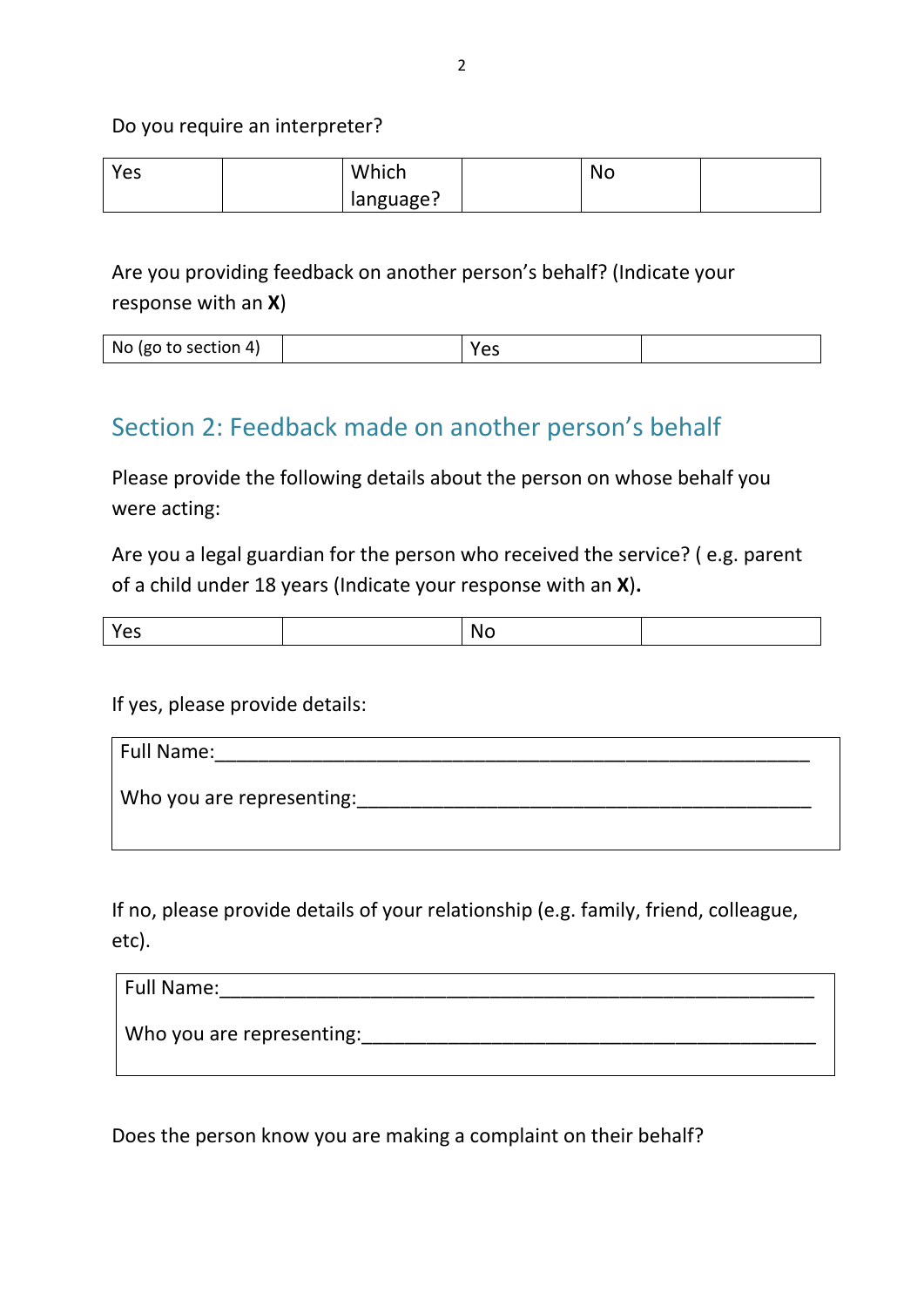| 53 | N |  |
|----|---|--|

### If no, please provide the reason why.

### Are we able t speak with the person who received the service?

| . . |  |  |
|-----|--|--|
|     |  |  |

If no, please provide the reason why.

# Section 3: Other person's consent for feedback made on their behalf.

If you are providing feedback on another person's behalf, and you are not their legal guardian or representative we require the consent of the participant to obtain and pass on their personal information relevant to this feedback. Please provide evidence of this consent when submitting this form. (e.g. the signed consent, as provided below, from the person on whose behalf you are acting).

|             | give permission (person giving |
|-------------|--------------------------------|
| consent) to | (person receiving consent),    |

To provide or collect relevant information on my behalf to assist with this complaint/suggestion/complaint/concern feedback, as necessary.

| $\sim$<br>Signature: | bucc. |  |
|----------------------|-------|--|
|                      |       |  |